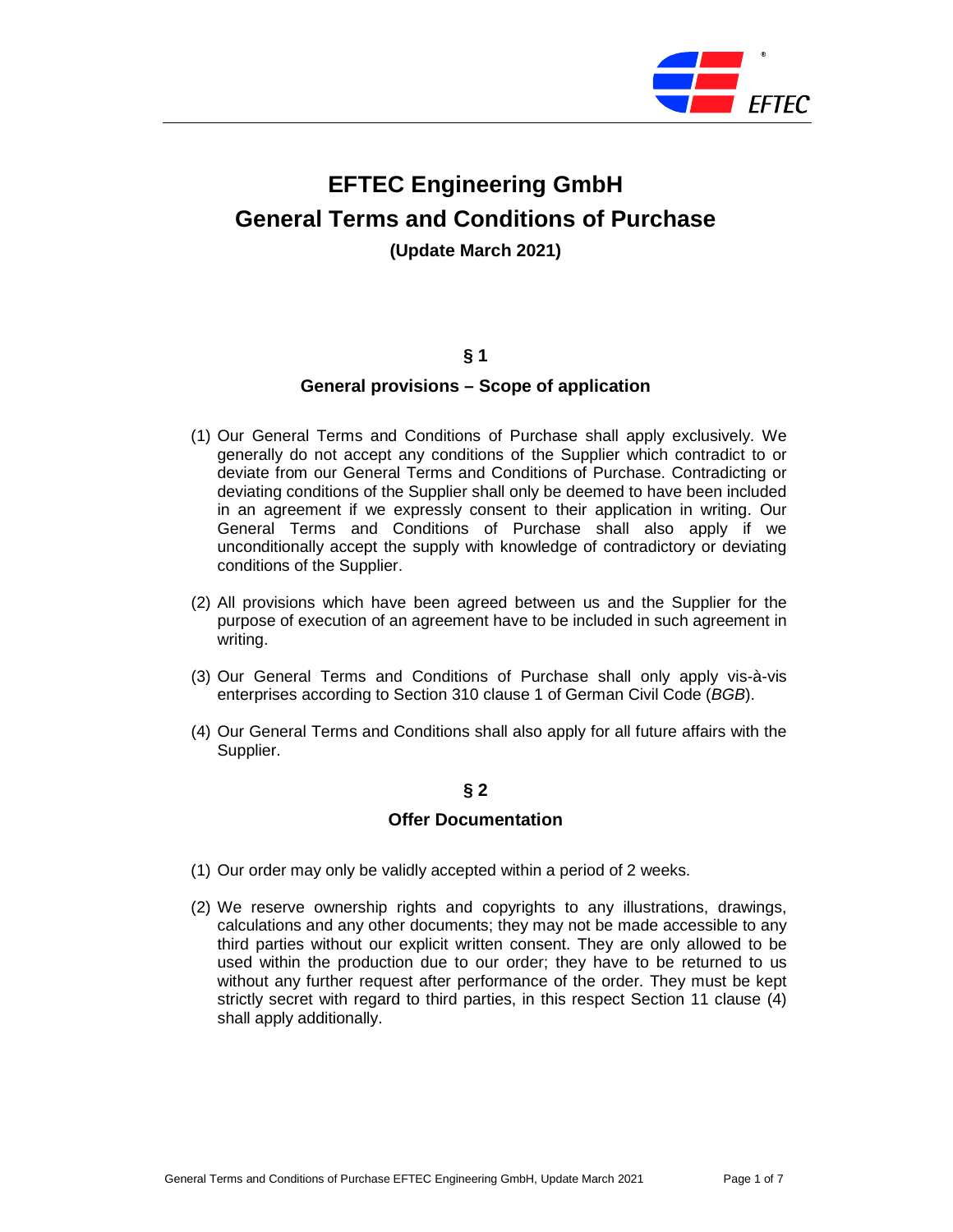

## **§ 3**

# **Price – Payment conditions**

- (1) The price as stated in the order shall be binding. In absence of other deviating written agreement, the price shall include free delivery, Incoterms 2020 DDP as well as packaging. Any return of the packaging shall be subject to separate agreement.
- (2) The statutory value added tax is not included in the price.
- (3) Invoices can only be processed by us if they show the order number as stated in and in accordance with instructions of our order. The Supplier shall be liable for any and all consequences resulting from a breach of this obligation unless he can prove that he is not responsible for such breach.
- (4) Unless otherwise agreed in writing, we will pay the purchase price upon delivery and upon receipt of the invoice with 2% discount within 14 days or net within 30 days after receipt of an invoice.
- (5) We are entitled to all statutory set-off and retention rights.

# **§ 4**

# **Time of Delivery**

- (1) The delivery period as indicated in the order shall be binding.
- (2) The Supplier shall be obligated to immediately notify us in writing if circumstances occur or become known to him which indicate that he will not be able to comply with the specified delivery period.
- (3) In case of any delay in delivery we shall be entitled to claim a contractual penalty in the amount of 1% of the delivery value for each commenced week, however not more than 10% of the delivery value. We shall be entitled to claim such contractual penalty in addition to performance. Further claims and rights shall remain reserved.

# **§ 5**

#### **Transfer of risk – Documentation**

(1) Unless otherwise agreed in writing, the delivery must be effected free of any costs, Incoterms 2020 DDP, to the place as set forth in the order. If the contractually agreed performance of the Supplier additionally to the delivery includes installation-, programming-, establishment-, steering- or other activities related to the goods after delivery to the place as set forth in the order, the risk shall be transferred upon completion of such activities.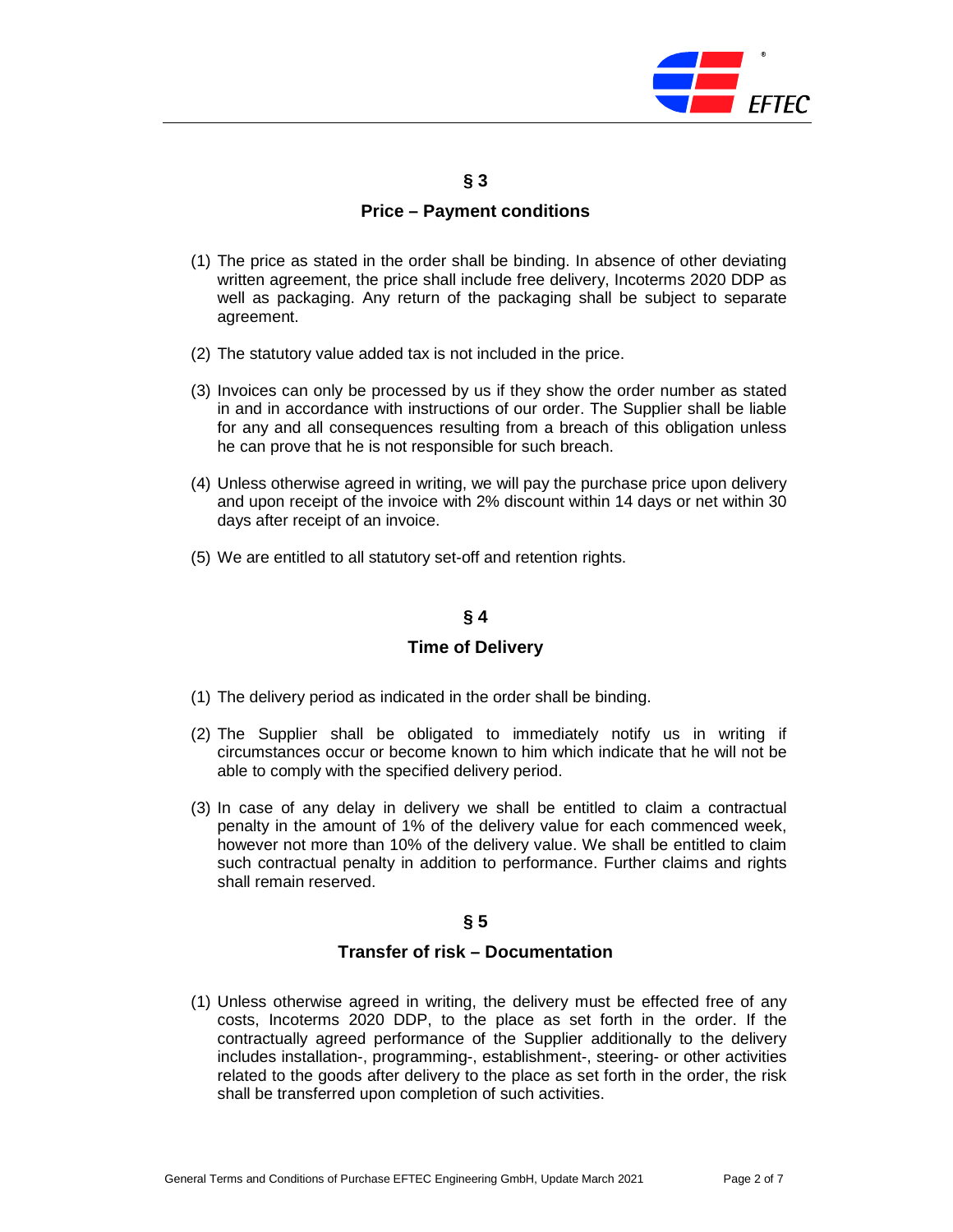

(2) The Supplier shall include our exact order number in all delivery documents and delivery notes; if he fails to do so, we shall not be held responsible for any delays in processing.

## **§ 6**

# **Quality and scope of delivery**

- (1) The delivery shall comply with all agreed specifications and technical standards.
- (2) If the scope of the ordered delivery includes software and unless otherwise agreed in writing, the Supplier shall also grant us a right to use of such software to the extent required in order to allow a use or future use of the ordered product in accordance with the agreement, additionally to the supply of required documentation related hereto.

# **§ 7**

# **Inspection for defects – Liability for defects**

- (1) We shall be obligated to inspect the goods with respect to any deviations in quality and quantity within an appropriate period; any notice of defect shall be considered as to be given in due time if received by the Supplier within 5 working days after receipt of the goods or, in the event of hidden defects, after discovery. If the contractually agreed performance of the Supplier in addition to the delivery includes installation, programming, establishment, steering or other activities related to the goods after delivery to the place as set forth in the order, Section 7 clause 1 sentence 1 shall apply accordingly, provided that instead of receipt of the goods the completion of the relevant activities shall be the relevant moment for the calculation of the period for notice of defects.
- (2) We are without any restriction entitled to all statutory claims for defects; we shall in any case be entitled to demand from the Supplier a remedy of defects or delivery of replacement goods at our discretion. We expressly retain the right to claim compensation for damage, in particular to claim compensation for damage in lieu of performance.
- (3) We shall be entitled to rectify the defect ourselves at the expense of the Supplier in case of imminent danger or particular urgency.
- (4) The period of limitation shall be 36 months as from the passing of risk.

#### **§ 8**

#### **Product liability – Indemnification – Liability insurance cover**

(1) If a product liability claim under German law or other law is asserted against us, the Supplier shall be obligated to indemnify us upon first request against any and all claims for damages by third parties to the extent the reason of such claims results from his sphere of control and organization and he is himself liable in relation to third parties.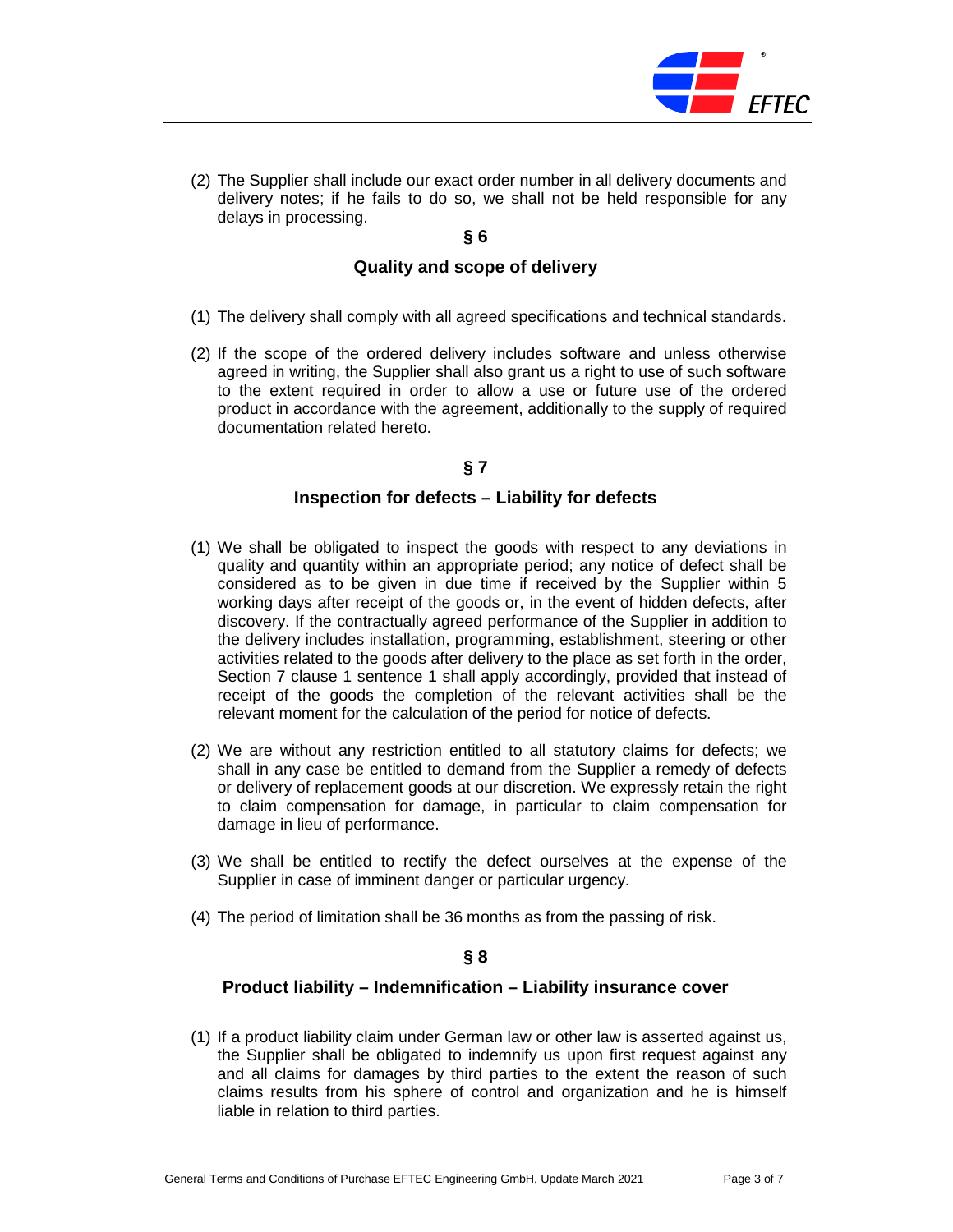

(2) The Supplier shall be obligated to maintain a product liability insurance with adequate coverage within the period of an agreement, i.e. until expiration of the respective limitation period related to claims for defects. In case we are entitled to any further damage claims such claims shall remain unaffected.

# **§ 9**

# **Implementation of activities**

- (1) Persons which perform activities on the premises of third parties in order to fulfil contractual obligations on behalf of the Supplier related to agreements concluded with us shall observe the provisions of the respective work regulations or respective instructions of such third party. Our liability for accidents, which such persons suffer shall be excluded as far as such accidents have not been caused by intentional or gross negligent breach of duties by our legal representatives or vicarious agents.
- (2) If persons perform activities on the premises of third parties in order to fulfil contractual obligations on behalf of the Supplier related to agreements concluded with us and hereby intentionally or gross negligently cause damage within such activities to the aforementioned third parties and if claims are asserted against us due to such damage, the Supplier shall indemnify us against the asserted claims upon first demand.
- (3) If we assert that persons in the meaning of Section 9 clause 1 are not adequately qualified or for other reasons inappropriate for an implementation or continuation of the agreed activities, the Supplier shall be obligated to replace such persons upon first demand by adequately qualified and appropriate persons. In case of imminent danger or particular urgency or if the Supplier does not meet our legitimate demand in the meaning of sentence 1, we shall be entitled to require the respective performance by third suppliers; in such case, the Supplier shall be obligated to indemnify us against the costs resulting from commissioning of such third suppliers. Further claims and rights shall be reserved.

# **§ 10**

# **Industrial property rights**

- (1) The Supplier represents that no rights of any third parties are violated in connection with its goods delivered.
- (2) If a third party for this reason asserts a claim against us, the Supplier shall be obligated to indemnify us against such claims upon first request; we shall not be entitled to enter into any agreements whatsoever with the third party, in particular not to conclude a settlement - without the Supplier's consent.
- (3) The indemnity obligation of the Supplier shall apply to all our expenses which become necessary in conjunction with or related to the claim asserted by the third party.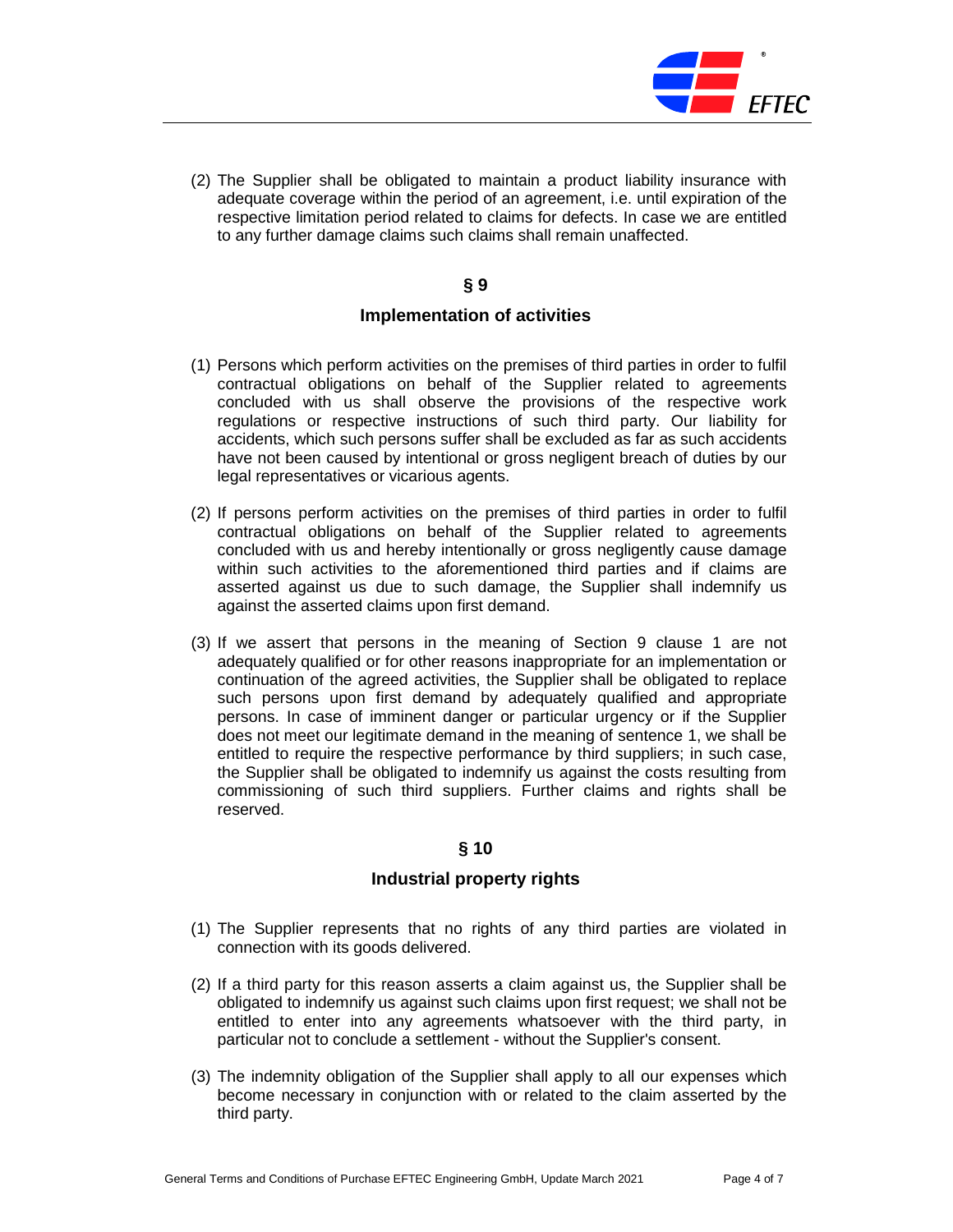

(4) The limitation period shall be ten years, starting from the conclusion of the contract.

**§ 11** 

# **Reservation of title – Provision of material – Tools**

- (1) If we provide items to the Supplier, we reserve title of ownership related thereto. Processing or alterations made by the Supplier shall be made for us. In case our items which are subject to retention of title are processed with other objects which do not belong to us, we obtain co-ownership of the new item in relation to the value of our item (purchase price plus VAT) to the other processed items at the time of processing.
- (2) If the provided item is inseparably intermixed, mingled or combined with other objects which do not belong to us, we obtain co-ownership of the new item in relation to the value of our item (purchase price plus VAT) to the other intermixed, mingled or combined items at the time of intermixing, mingling or combining. If intermixing, mingling or combining is performed in such a manner that the item of the Supplier is to be regarded as the main item (German: Hauptsache), it is deemed agreed that the Supplier proportionally transfers coownership to us.
- (3) The Supplier shall deposit items subject to sole ownership or co-ownership for us free of charge.
- (4) We reserve title of ownership to tools; the Supplier shall be obligated to use the tools solely and exclusively to manufacture the goods we have ordered. The Supplier is obligated to insure the tools which belong to us at the reinstatement value against fire, water and theft damage. At the same time, the Supplier hereby already by now assigns all claims for compensation arising from this insurance to us; we hereby accept this assignment. The Supplier shall be obligated to carry out at his own expense any and all servicing and inspection work as well as any and all maintenance and repair work related to our tools in due time. The Supplier must notify us immediately of any malfunctions; if he negligently fails to do so, damage claims shall remain unaffected.
- (5) The Supplier shall not be entitled to mortgage or provide equitable lien (German: Sicherungseigentum) regarding the provisions of material to which we have retained title of ownership. In case of pledge or other third party actions the Supplier shall be obliged to inform us in writing without undue delay in order to enable us to bring an action according to § 771 German Act on Civil Court Procedure ZPO. In case that the third party would not be able to reimburse our legal costs of a legal action in accordance with § 771 German Act on Civil Court Procedure ZPO then the Supplier shall be liable for the loss of reimbursement.
- (6) If the security rights we are entitled to according to clause 1 and/or 2 exceed the value of all our disposed provisions of material by more than 10%, we shall be obligated to release the security rights on request of the Supplier at our own discretion.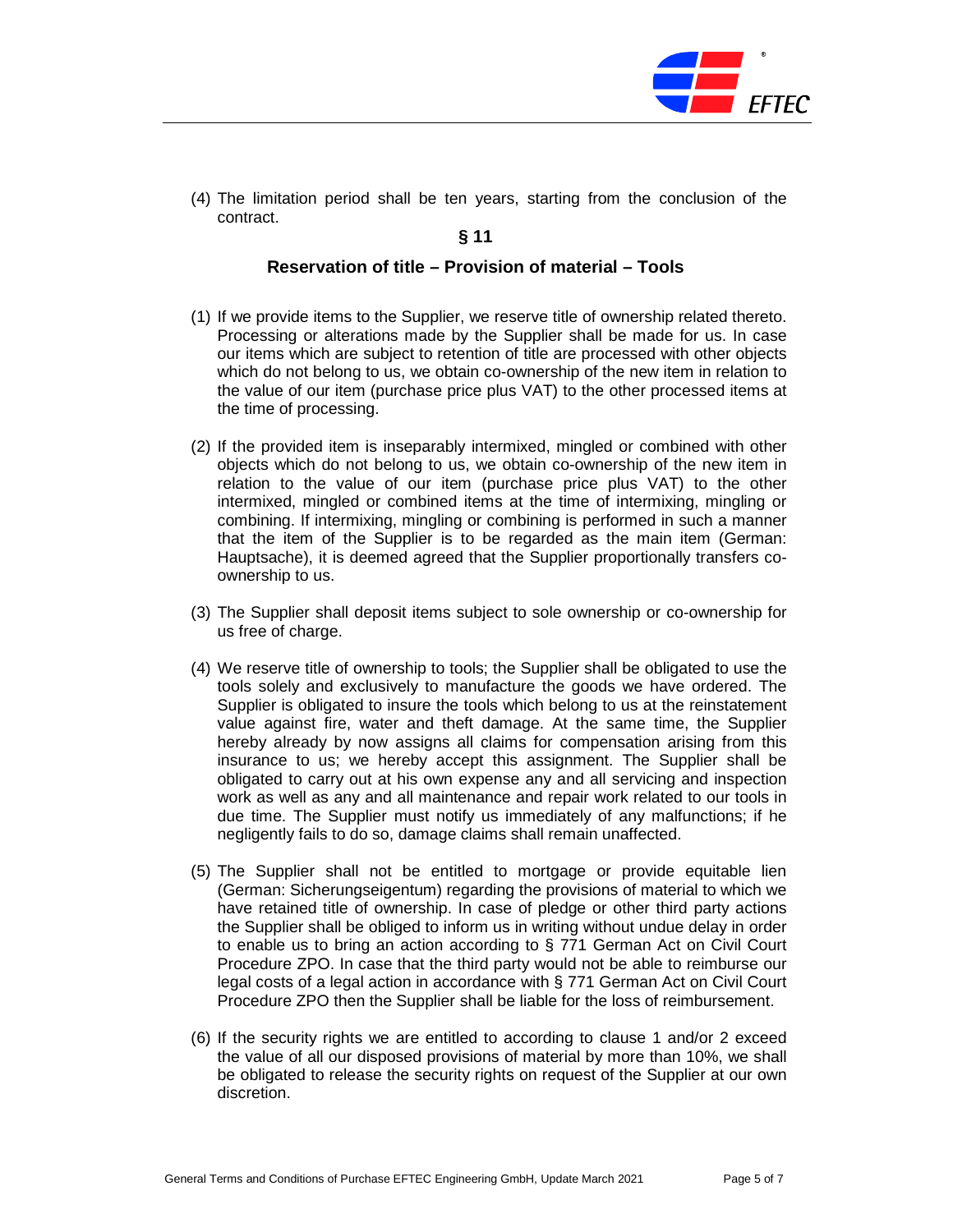

**§ 12** 

#### **Secrecy**

- (1) The Supplier shall be obligated to maintain strict secrecy with respect to any and all received information (e.g. pictures, drawings, calculations and other documents and information). They may only be disclosed to third parties with our express consent.
- (2) For the sake of confidentiality, the Supplier will restrict the access to the information to such circle of persons who necessarily and reasonably conventionally needs such access to the Information related to their activity for the Supplier. The Supplier will ensure that such persons will observe the secrecy obligations as stated herein.
- (3) The Supplier will take all reasonable measures to ensure that the information is effectively protected against any access by unauthorised third parties. The Supplier will immediately inform the other Party if it assumes or is aware that unauthorized persons obtain access to the information.
- (4) The confidentiality obligation shall continue to apply after completion of this agreement; it shall cease to exist if and to the extent the knowledge of manufacturing included in the information has become part of the public domain.

# **§ 13**

# **QM-Systems**

- (1) The indemnification of the qualitative fulfilment of its products is in the responsibility of the consignee. For this purpose he has to keep a QM-System according to DIN ISO 9001, certified by a certification agency that is acknowledged by IAF.
- (2) The requirements of the norms ISO 14001 have to be targeted as a part of the continuous improvement process.

# **§ 14**

# **Global Compact, Compliance, Sustainability**

(3) The supplier guarantees that, the principles and rights of the ILO and the Global Compacts of the UN, the Compliance as well as Sustainability in environment (resources, energy, waste etc.) and health, are respected and fulfilled and no conflict materials like Gold, Tin, Tantalum, Tungsten etc. are part of the delivered products even not traces.